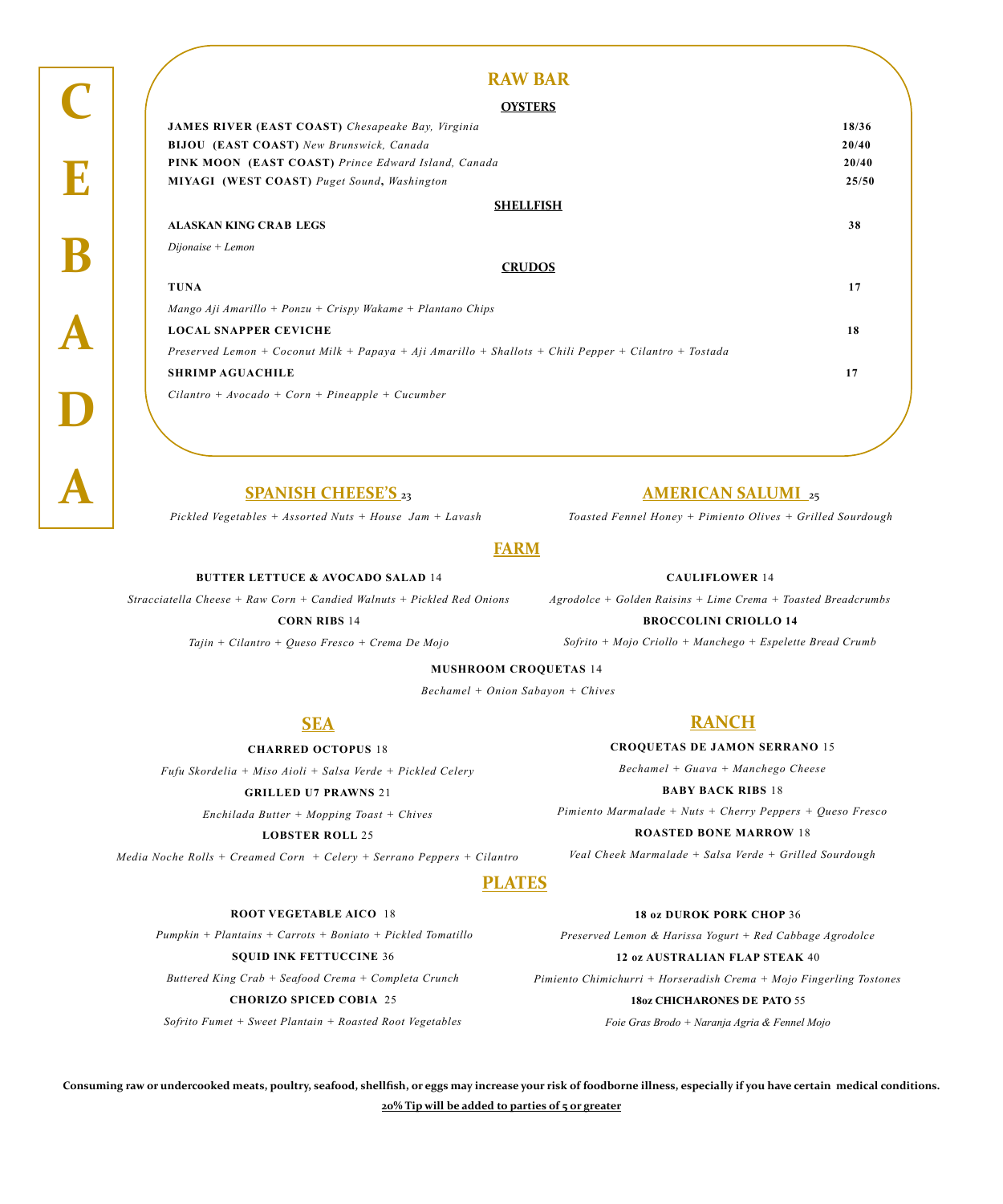## DRINK MENU

## **CANNED BEERS**

| <b>STIEGL RADLER</b>                                          | 7              |
|---------------------------------------------------------------|----------------|
| Stieglbrauerei zu Salzburg / Grapefruit Beer / 2.25%          |                |
| <b>MONOPOLIO NEGRA</b>                                        | $\overline{7}$ |
| La Cerveceria De San Luis / Vienna Lager / 5.5%               |                |
| <b>MONOPOLIO CLARA</b>                                        | $\overline{7}$ |
| La Cerveceria De San Luis / American Lager / 5%               |                |
| <b>GUINESS</b>                                                | 9              |
| Guiness Ltd. / Irish Stout / 4.2%                             |                |
| <b>TROPICAL BAY IPA</b>                                       | 8              |
| Biscayne Bay Brewing / IPA / 6%                               |                |
| <b>LA ORIGINAL</b>                                            | 8              |
| La Tropical Brewery / Amber Lager / $4.5\%$                   |                |
| <b>FREEDOM TOWER</b>                                          | 8              |
| The Tank Brewery / American Amber Ale / $5.3\%$               |                |
| <b>JAIALAI</b>                                                | 8              |
| Cigar City Brewing / IPA / $7.5\%$                            |                |
| <b>FATHER FRANSISCO</b>                                       | 10             |
| Wynood Brewing Co. / Belgian Style Golden Ale / 12 oz / 9.3 % |                |
| <b>POP'S PORTER</b>                                           | 8              |
| Wynwood Brewing Co. / Robust Porter / 6.2%                    |                |
|                                                               |                |

| <b>JOEL GOTT</b>             | 14 |
|------------------------------|----|
| Sauvignon Blanc (California) |    |
| <b>HARKEN</b>                | 14 |

## **DRAFT WINES BY THE GLASS**

| <b>LA LUCA</b>                  | 14 |
|---------------------------------|----|
| Prosecco (Italy)                |    |
| <b>DOMAINE BOUSQUET</b>         | 14 |
| Brut (Argentina)                |    |
| <b>PIPER HEIDSIECK</b>          | 25 |
| Champagne (France)              |    |
| <b>IL NIDO</b>                  | 14 |
| Pinot Grigio (Italy)            |    |
| <b>WHITE HAVEN</b>              | 14 |
| Sauvignon Blanc (New Zealand)   |    |
| <b>FLEURS DE PRARIE</b>         | 14 |
| Rose (France)                   |    |
| <b>MOSSBACK</b>                 | 14 |
| Chardonnay (California)         |    |
| <b>ROUTESTOCK</b>               | 15 |
| Cabernet Sauvignon (California) |    |
| <b>GIRA MUNDO</b>               | 14 |
| Malbec (Argentina)              |    |
| <b>CONDE DE SIRUELA</b>         | 19 |
| Tempranillo (Spain)             |    |
| <b>ASHBY PARK</b>               | 13 |
| Pinot Noir (California)         |    |

| Chardonnay (California)         |    |
|---------------------------------|----|
| ROW <sub>11</sub>               | 14 |
| Pinot Noir (California)         |    |
| <b>BROADSIDE</b>                | 14 |
| Cabernet Sauvignon (California) |    |
| <b>DOMAINE BOUSQUET</b>         | 15 |
| Malbec (Argentina)              |    |

## **WINE BY THE GLASS**

## **HOUSE COCKTAILS**

**ROOFTOP** 

CE

**SI TE COJO TE MOJITO** 16 *Lime + Mint+ Raw Sugar + Soda + Passion Fruit + Flor De Cana Seco*

**BRO, WHY ARE YOUR PANTS SO TIGHT** 16

*Guava + Raw Sugar + Lime + Voli Vodka*

#### **EVERY BELEN GUYS CHRISTMAS VACATION** 16

*Cucumber + Ginger + Honey + Lemon + Breckenridge Gin*

#### **SR'S STORIES** 16

*Harmless Coconut Water + Raw Sugar + Cocoa Bitters + Flor De Cana 7*

#### **RELAX, IT ONLY TINGLES A LITTLE** 16

*Pineapple Aguachile + Lime + Cucumber + Serrano Peppers + Agave + Corazon Tequila* 

#### **ESPRESS N SO CLEAN CLEAN** *17*

*Voli Vodka + Liquor 43 + Cuban Espresso*

#### **P\*\*CH PLEASE** 16

*Lime + Diet Tonic + Rosemary Simple + Peach Giffard + Banyan Vodka*  **DALE HUEVO** 16 *Egg White+ Raw Sugar + Black Lemon Bitters + Yellow Chartreuse +* **Tito's Vodka** **TOM DE LA CRUZ** 16 *Rosemary Syrup + Lemon + Absinthe Rinse + Los Vecinos Mezcal* **COMO SE DICE FIG IN SPANISH?** 16 *Caramelized Fig Syrup + Orange Bitters +Old Forester Bourbon + Angostura Bitters* **OLD CUBAN 16** *Mamey + Flor de Cana + Mint + Prosseco*  **SHOW ME THE MULA** 15 *Ginger Beer + Fresh Watermelon Juice + Lime + Voli Vodka* **FROZEN COCKTAILS**

#### **YOUR WIFES IN MY PINA COLADA** 15

**Slane Irish Whiskey** *+ Lime + Pineapple Juice + Coconut Milk + Coconut Rum*

#### **TWO WHITE GUYS GO TO A DONKEY SHOW AND…. 15**

*Mango + Lime + Agave + Chipotle + Dos Hombres Mezcal*

## **KITCHEN COFFEE \$12**

**BUY THE KITCHEN STAFF A ROUND OF POST SHIFT CANNED BEERS**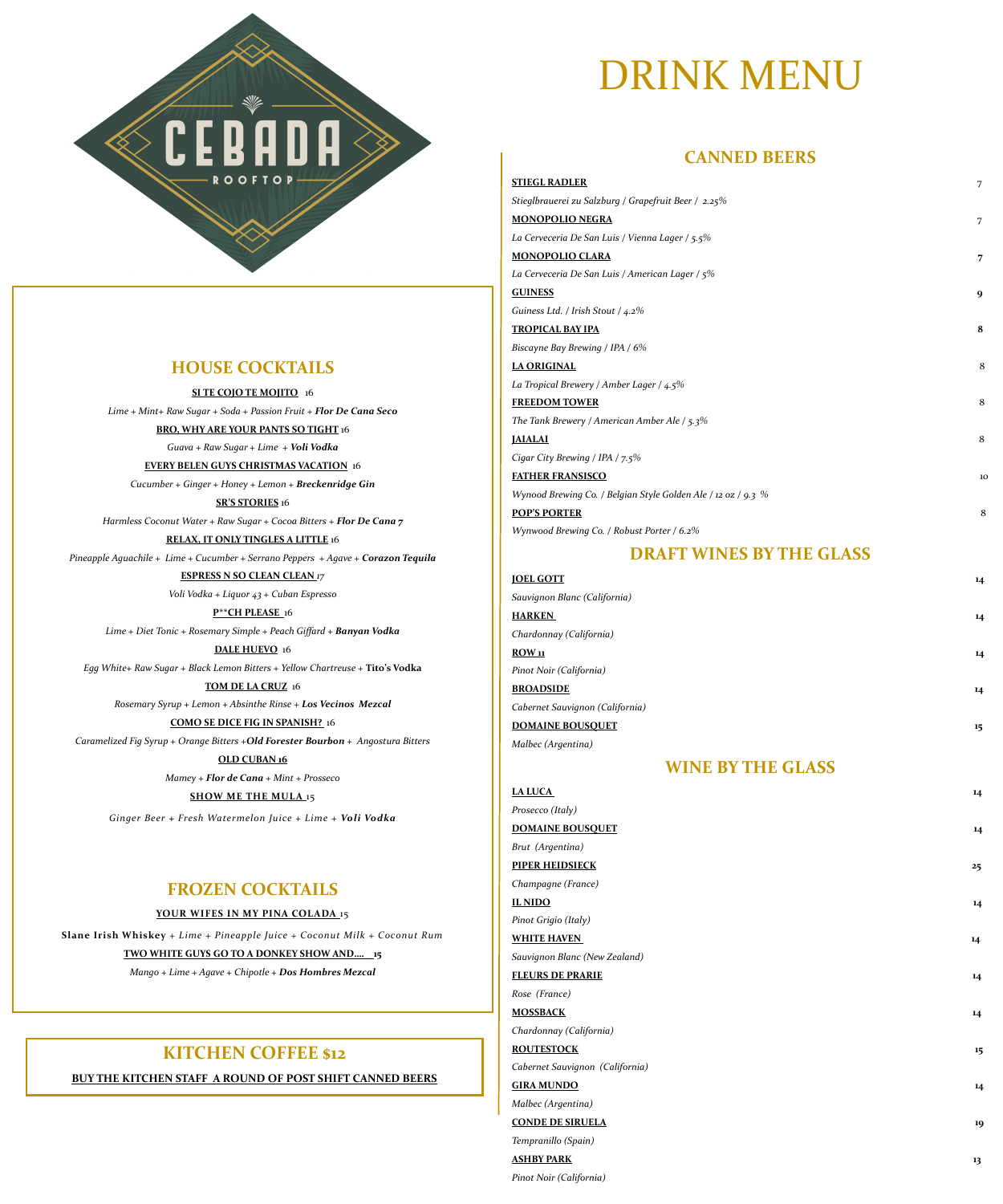

# WINE LIST

## **ROSE**

|                                                          |     | <b>FLEUR DE PRARIE</b>        | 44             |
|----------------------------------------------------------|-----|-------------------------------|----------------|
|                                                          |     | Rose (France)                 |                |
|                                                          |     | <b>MALENE</b>                 | 45             |
|                                                          |     | Rose (California)             |                |
|                                                          |     | <b>SIMON</b>                  | 46             |
|                                                          |     | Rose (France)                 |                |
| <b>BUBBLES</b>                                           |     | <b>VEGAVELLA</b>              | 44             |
| <b>LA LUCA</b>                                           |     | Rioja (Spain)                 |                |
| Prosecco (Italy)                                         | 45  | <b>OUT EAST</b>               | 45             |
| <b>LA LUCA</b>                                           |     | Rose (France)                 |                |
| Rose Prosecco (Italy)                                    | 45  | $\overline{AIX}$              | 49             |
| <b>DOMAINE BOUSQUET</b>                                  | 46  | Rose (France)                 |                |
| <b>Brut</b> (Argentina)                                  |     | <b>AIX MAGNUM</b>             | 86             |
| <b>DOMAINE BOUSQUET</b>                                  |     | Rose (France)                 |                |
|                                                          | 46  | <b>MIRAVAL</b>                | 56             |
| Rose (Argentina)<br><b>ALMA NEGRA</b>                    |     | Rose (France)                 |                |
|                                                          | 45  | <b>MIRAVAL MAGNUM</b>         | 105            |
| <b>Brut Nature Rose (Argentina)</b><br><b>PINE RIDGE</b> |     | Rose (France)                 |                |
| Chenin/Viogner (California)                              | 46  | <b>WHITES</b>                 |                |
| <b>MUMM NAPA</b>                                         |     |                               |                |
| Brut (California)                                        | 55  | <b>WHITEHAVEN</b>             | 46             |
| <b>MUMM NAPA</b>                                         |     | Sauvignon Blanc (New Zealand) |                |
| Rose (California)                                        | 55  | <b>VEGAVELLA</b>              | 49             |
| <b>PIPER HEIDSIECK</b>                                   | 87  | White Rioja (Spain)           |                |
| <b>Brut</b> (France)                                     |     | <b>COLOME</b>                 | 45             |
| <b>CHARLES HEIDSIECK</b>                                 |     | Torontes (Argentina)          |                |
| <b>Brut</b> (France)                                     | 99  | <b>BOUZA DO REI</b>           | 48             |
| <b>PERRIER JOUET</b>                                     |     | Albarino (Spain)              |                |
| Grand Brut (France)                                      | 125 | <b>CONUNDRUM</b>              | 48             |
| <b>PERRIER JOUET</b>                                     |     | <b>Blend (California)</b>     |                |
| <b>Blanc de Blanc (France)</b>                           | 150 | <b>EDICT</b>                  | 5 <sup>2</sup> |
| <b>BILLCART SALMON</b>                                   |     | Chardonnay (California)       |                |
|                                                          | 165 | <b>MOSSBACK</b>               | 45             |
| <b>Brut Rose (France)</b>                                |     | Chardonnay (California)       |                |
|                                                          |     | <b>KENWOOD SIX RIDGES</b>     | 47             |
|                                                          |     | Sauvignon Blanc (California)  |                |
|                                                          |     | <b>CROCE DEI MONTI</b>        | 49             |
|                                                          |     | Pinot Grigio (Italy)          |                |
|                                                          |     | <b>IL NIDO</b>                | 44             |
|                                                          |     | Pinot Grigio (Italy)          |                |

| <b>LA LUCA</b>                     |
|------------------------------------|
| Prosecco (Italy)                   |
| <b>LA LUCA</b>                     |
| Rose Prosecco (Italy)              |
| <b>DOMAINE BOUSQUET</b>            |
| Brut (Argentina)                   |
| <b>DOMAINE BOUSQUET</b>            |
| $D_{\text{max}}(A_{\text{trans}})$ |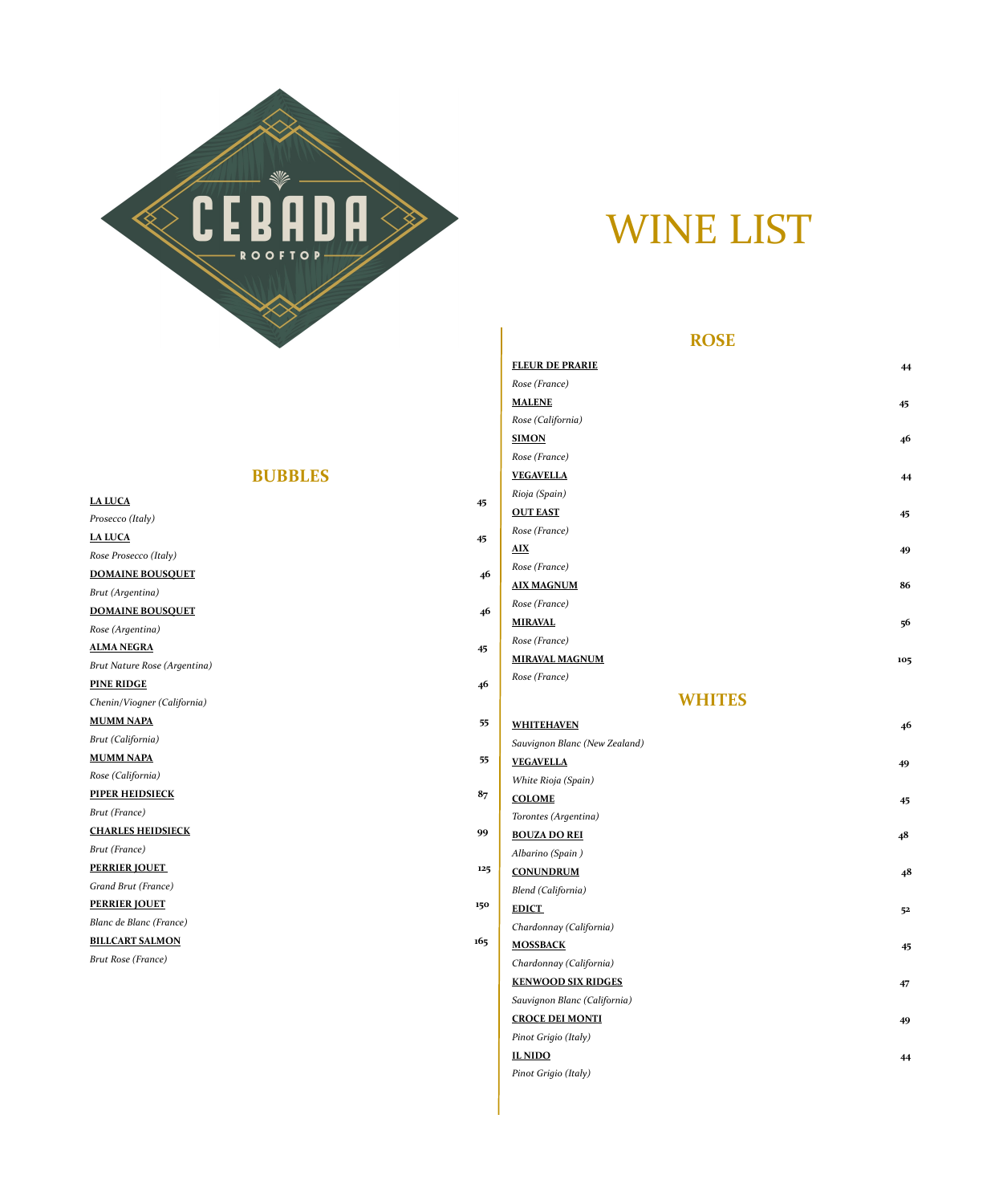## **REDS**

| <b>LEFT COAST CALI CUVEE</b><br>56        |
|-------------------------------------------|
| 90<br>Pinot Noir (Oregon)                 |
| <b>BROLIO RICASOLI</b><br>49              |
| 46<br>Chianti Classico (Italy)            |
| <b>PAGOS DE ARAIZ</b><br>39               |
| 85<br>Tempranillo (Spain)                 |
| <b>BOHOROUEZ</b><br>95                    |
| 46<br>Ribera del Duero (Spain)            |
| <b>CONDE DE SIRUELA</b><br>5 <sup>2</sup> |
| 65<br>Ribera del Duero (Spain)            |
| <b>LA MONTESA</b><br>44                   |
| 46<br>Rioja (Spain)                       |
|                                           |



# WINE LIST

**REDS CONT.**

| Merlot (California)             |    | <b>BOSCHINO</b>             | 5 <sup>8</sup> |
|---------------------------------|----|-----------------------------|----------------|
| <b>ROUTESTOCK</b>               | 45 | Super Tuscan Blend (Italy)  |                |
| Cabernet Sauvignon (California) |    | <b>RESERVA DE LA RONCAI</b> | 45             |
| <b>ARROWOOD</b>                 | 50 | Cotes-du-Rhone (France)     |                |
| Cabernet Sauvignon (California) |    | <b>CHAT HAUTE PEZSAT</b>    | 75             |
| <b>ORINDA HAYES</b>             | 46 | <b>St. Emilion (France)</b> |                |
| Cabernet Sauvignon (California) |    | <b>ANGELINE RESERVE</b>     | 46             |
| <b>PRISONER</b>                 | 95 | Pinot Noir (California)     |                |
| <b>Blend (California)</b>       |    | <b>ASHBY PARK</b>           | 45             |
|                                 |    | Pinot Noir (California)     |                |